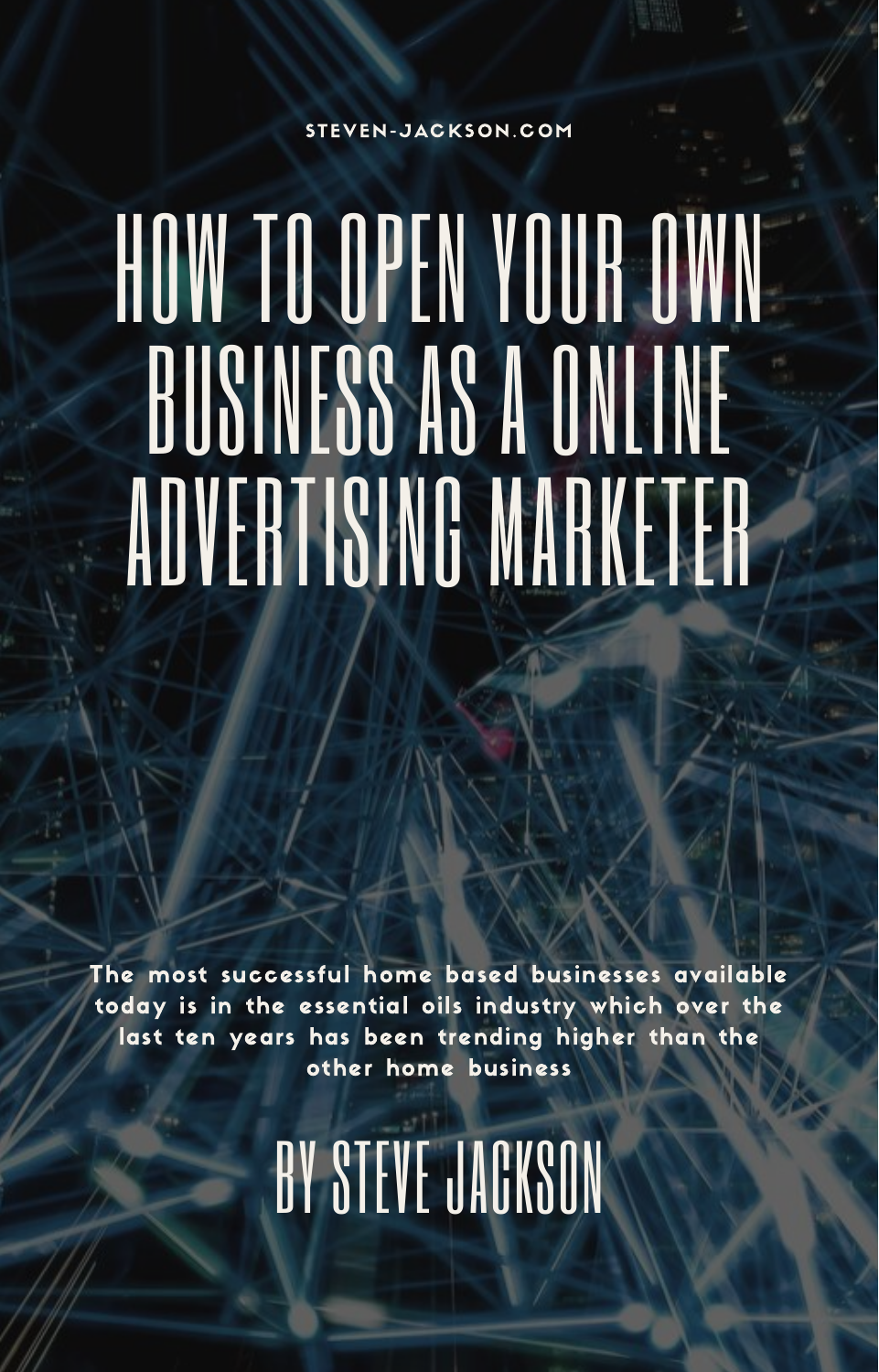The most successful home based businesses available today is in the essential oils industry which over the last ten years has been trending higher than the other home business

Online advertising and marketing is one of the most effective ways for a home business to expand its reach, find new customers, and diversify their revenue streams. So, merging the home based business model with online advertising is the logical development of expanding their business for the online advertising marketer.

However, the reasons for building a online business from home varies from person to person. It may be children, an elderly parent or a disability, it maybe as simple as financial. Regardless for your reason we still need to feel that we are making an income, contributing to society and the household finances.

# What choice does the online advertising marketer have?

One option is to find some kind of home employment opportunity or business that will allow you to integrate your home life into your working life. This is not always easy but with some forethought and planning it is very possible to create a good income from home and online. However, when people come to me for the first time considering self employment, I tell them to ask themselves one very important question:

"Should I start my own business from home?"

I mean really think about it. Do you have the time? The motivation and the support to start such a journey as running a business?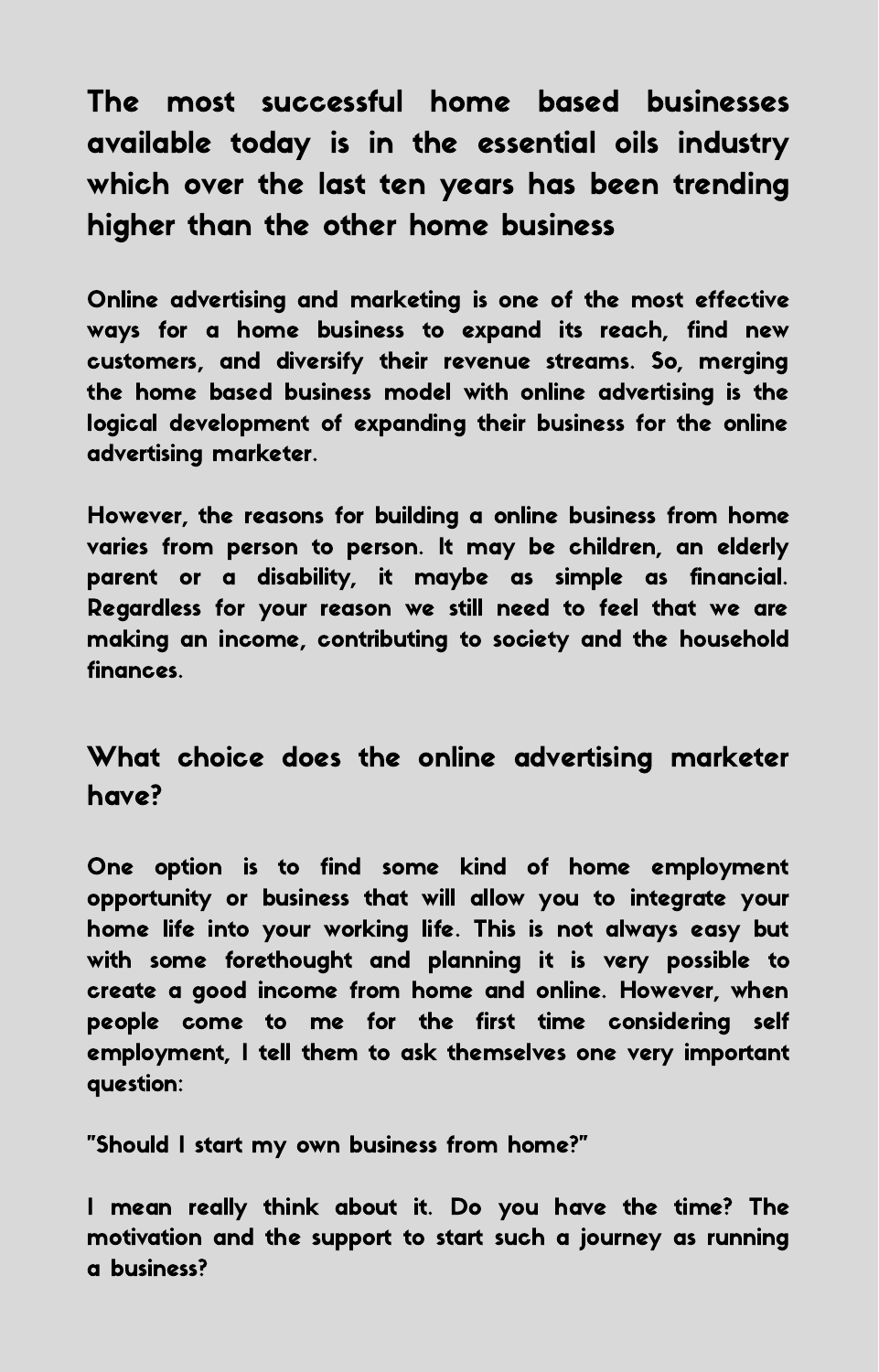# Advice for starting a small business as a online advertising marketer?

The key to becoming a successful online advertising marketer and home business owner needs is the same skills and mindset as any other business. As a home business owner you can learn while you earn, because you will not need to invest large amounts of money as you would in a bricks and mortar model. The home business model will give you time to plan and learn considering you have minimal business costs and outgoing from day one.

Below, there is a list of skills you will need to acquire to be proficient in this industry:

Financial management skills

Managing your finances is one of the most important aspects of running a business. This means monitoring profit and loss as well as the ability of being able to forecast your cash flow and sales as needed. This is not just for you, but for the tax office when you declare your expenditure and income.

If your home finances are sound the likelihood your business finances will be the same and your business overall will be more profitable.

I personally avoid conventions or conferences where I can see no profit unless there is great networking opportunity, so keep a strict fiscal policy in your business.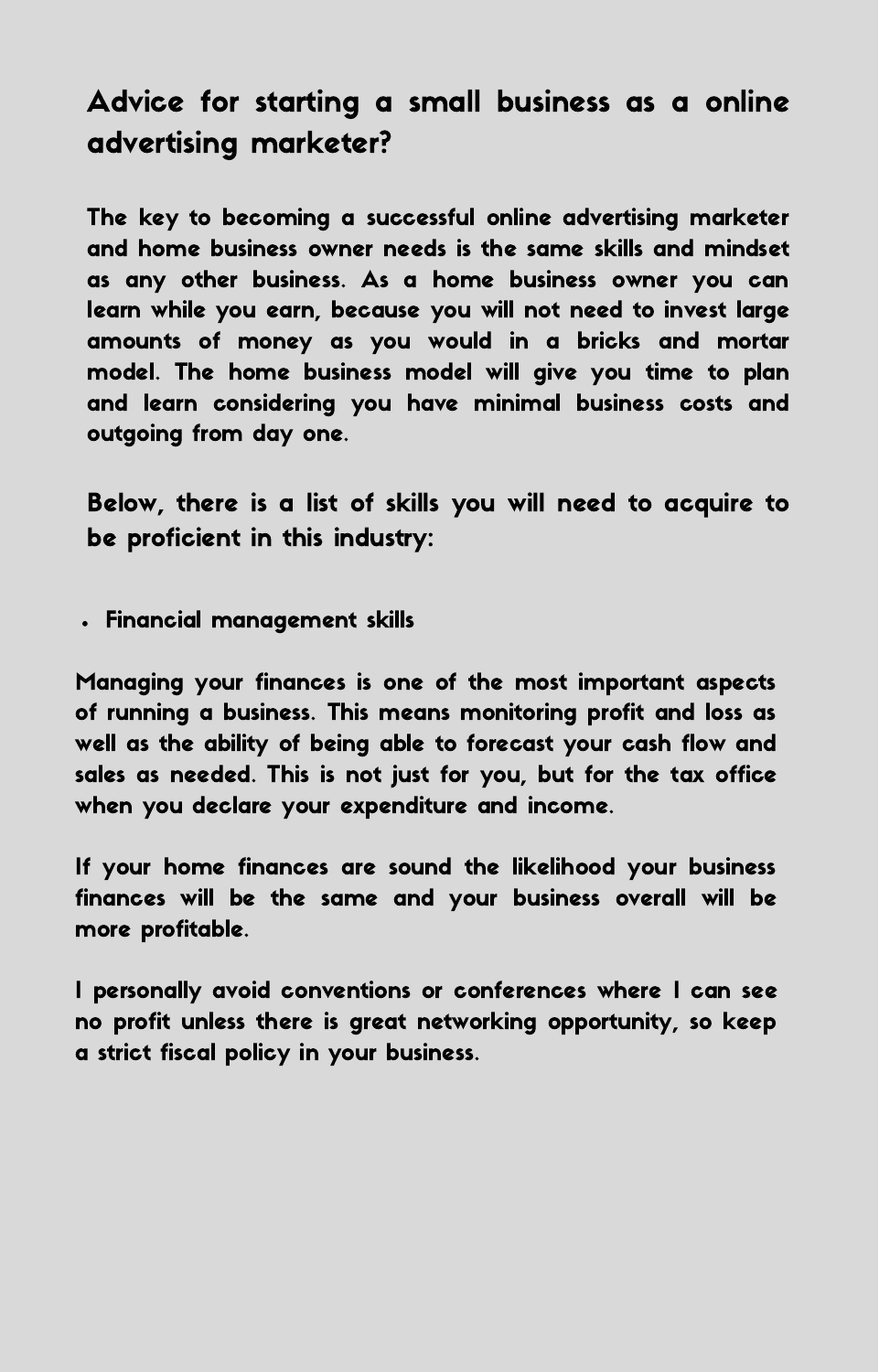Marketing, sales and customer service skills

Learning how to create an effective marketing strategy via the internet, social media and in person to generate sales is a vital element to keeping ahead of the competition and being successful.

Again, I personally use ever trick in the book, from landing pages, blogs, content marketing, social media marketing and of course a auto mailing service so I have always available, if not in person.

Communication skills

Learning how to communicate with others regardless if in person or via other online methods will help build trust and a good working relationship with anyone in contact with your business. Being an effective writer and speaker will reflect your personal brand and image. Furthermore, written, audio, visual and video content if created to a high standard work for you for many years 24/7.

Leadership skills

Learning to be a leader seems to be difficult for many of us. If you have a sales team like many home based business have learn how to motivate them. It is a vital aspect of your business. A good leader will influence, mentor and coach their team to get the best out of them and improve productivity and earnings for both you and your team.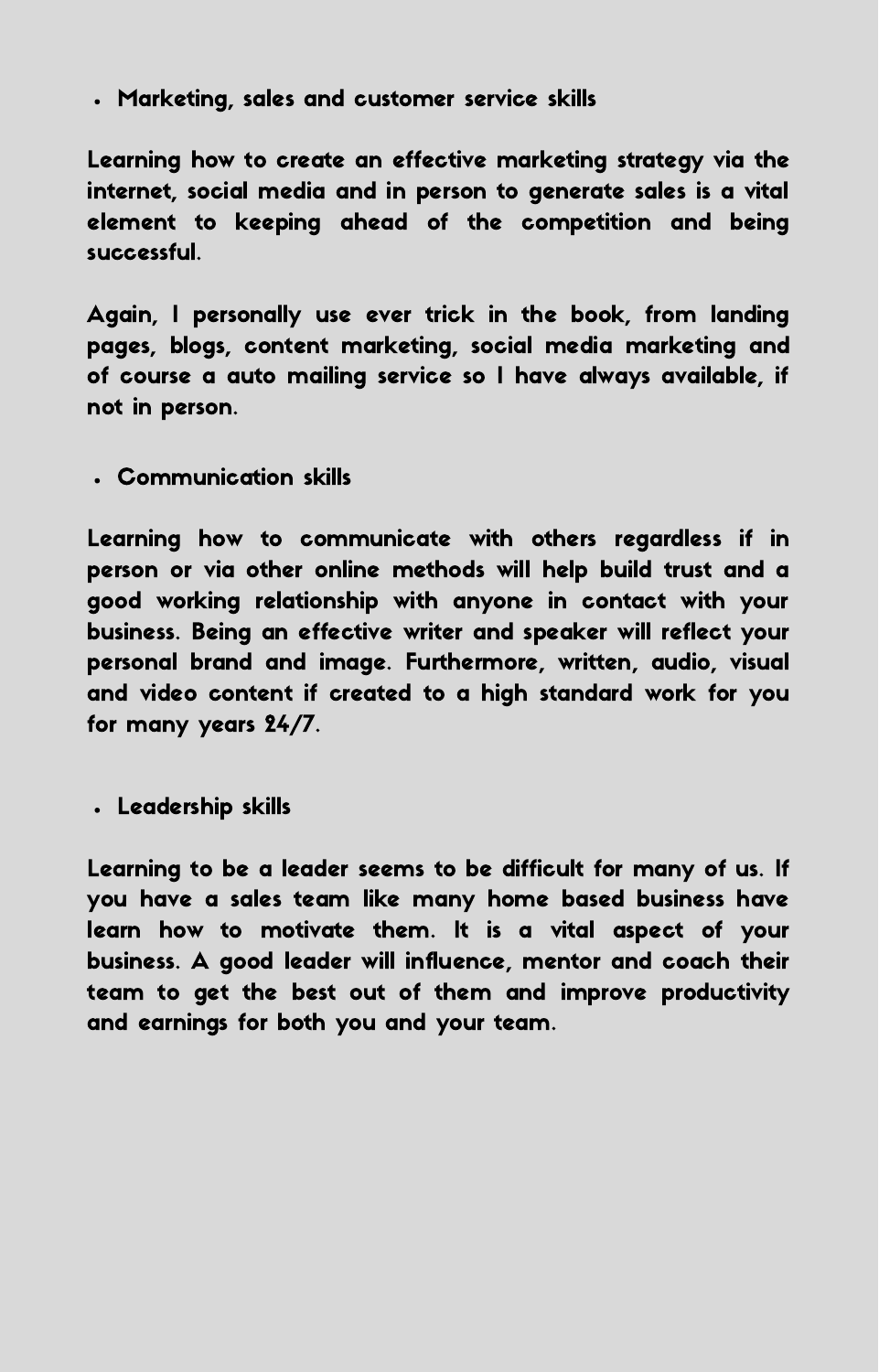#### Planning skills

It is shocking how many people do not believe in planning anything in their business by using expression such as, "I want my business to develop organically" meaning "No plan and lets wing it". Now this is great for a night out on the town, but business needs a plan, such as setting up a website, arranging meetings with prospects and customers, effectively using your time, and finally most effectively using your money you have invested. Without a plan the day will get away from you and nothing will get done, so learning to make a plan and set achievable goals is the key.

Responsibility and time management skills

Learning to allow your team to take responsibility rather than trying to do everything for them should be your mantra. This method will create a better time management system delegating responsibility to someone else in the business. The key is to identify team members that you feel would like to do more and even earn more by offering more responsibility.

Solving problems

Personally, I plan for everything and still problem solving is needed. It may be website issues, customer complaints, product returns and even personality issues with team members. Whatever it may be you need to be able to make good decisions and sometimes under pressure. I have found the best method is to take each problem at a time and resolve it. Looking at everything is just overwhelming, so priorities and work on the biggest problem first without considering the others until the first task is completed.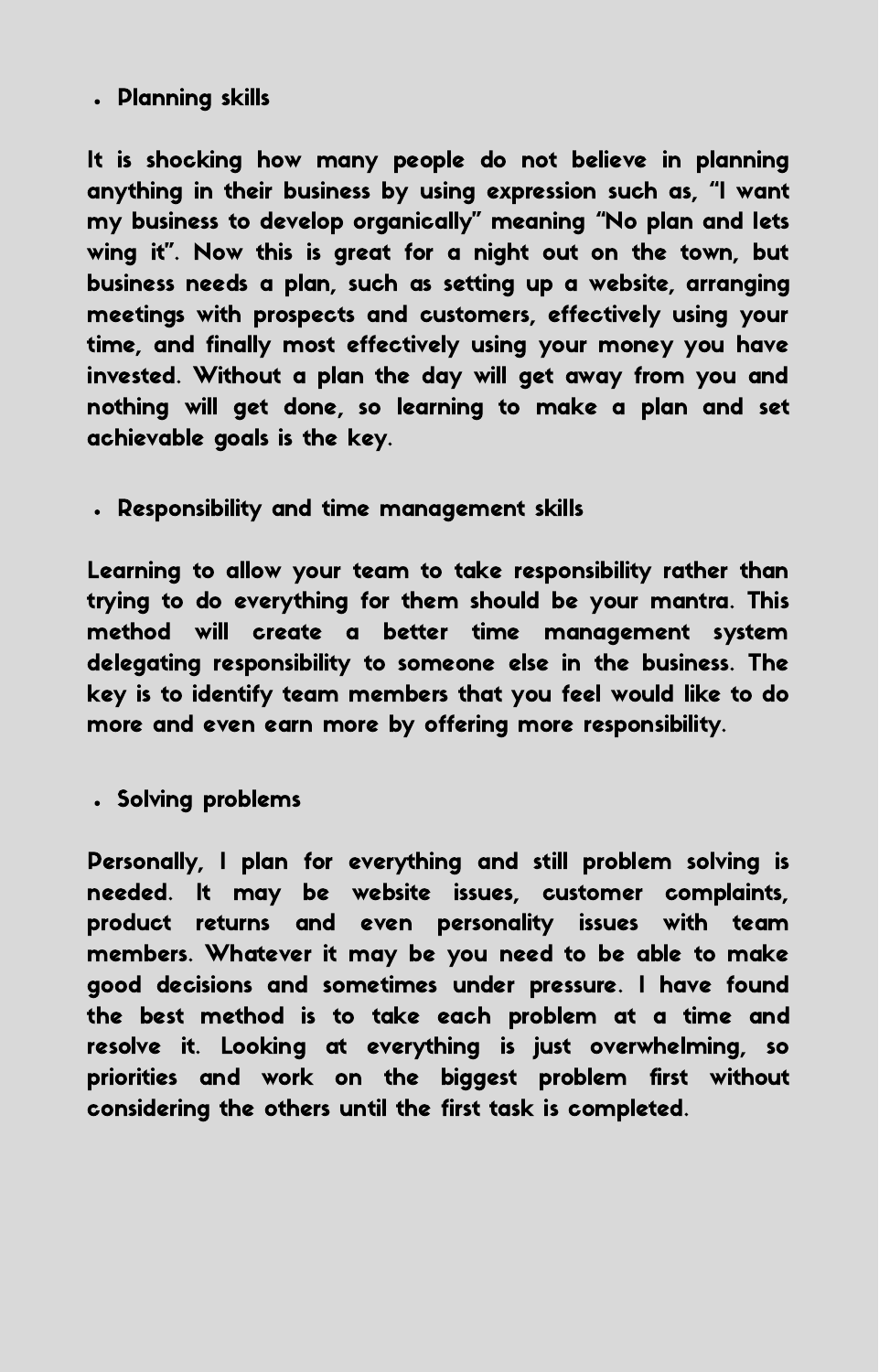Networking and building relationships

Business is finally about people and the relationships we have with them. We don't need to like everyone and not everyone is going to like us, but in business we need to have a relationship. So, creating a good relationships through networking will help your business grow. In addition, relationships will allow you to learn new methods and develop ideas with other in a similar industry that may be integrated into your business.

Please don't believe that you need all of these skills from day one, this is just our step by step business startup guide. This will take you through the process of what will be expected of anyone embarking on this journey.

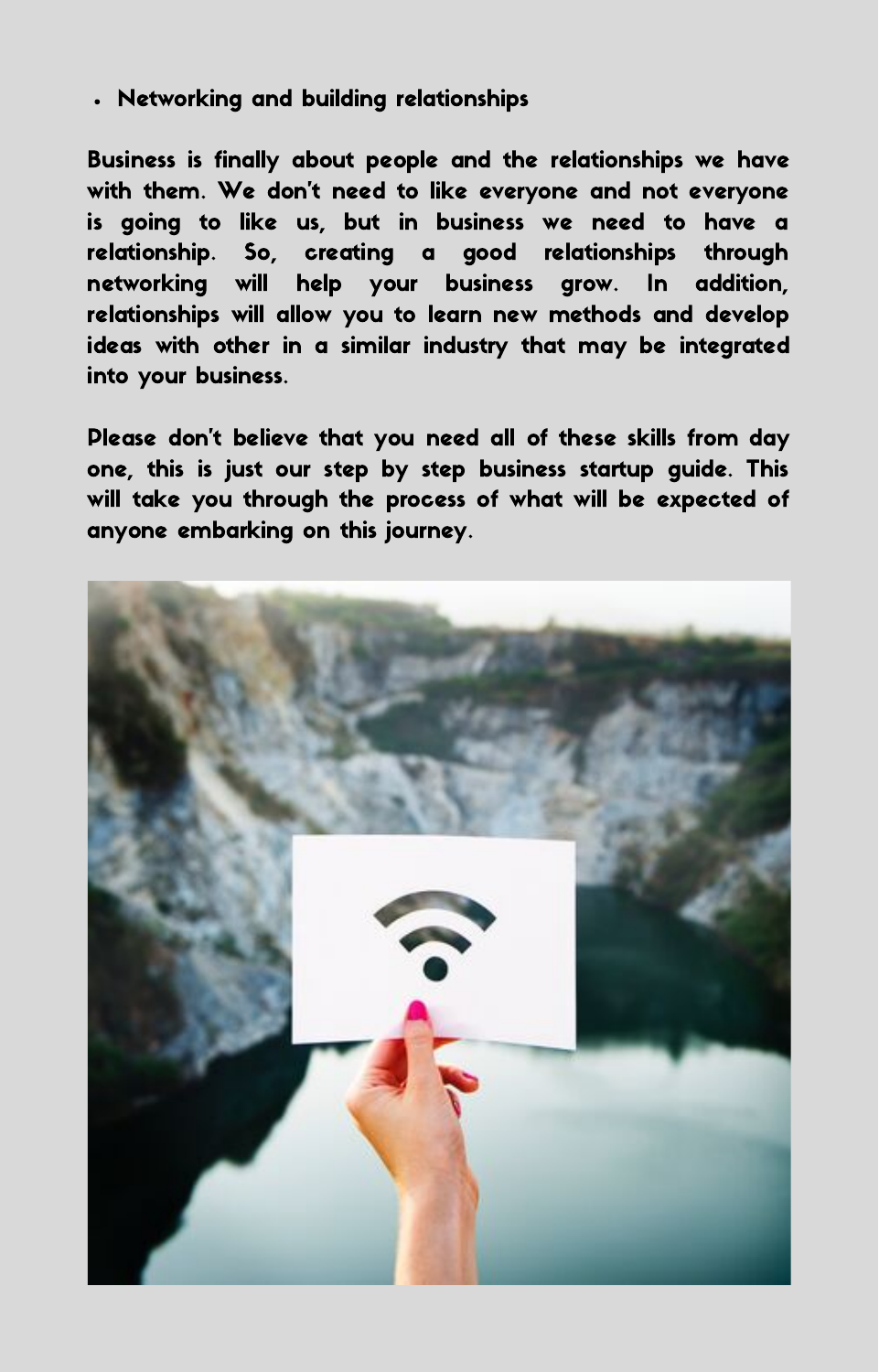What is the most successful home based businesses available today?

If you are on a budget and you can't see yourself getting a loan to start your own business, there are still have a few options such as a low cost startup business, but the rules above still apply.

The main issue for people wanting to start a low cost business is that the low investment impedes the financial motivation. Having a large loan and the process needed to gain it such as appointment in the bank, a business plan and a cost assessment is a powerful influence. The fact is this process is a massive motivator, so when starting a low cost startup a different mindset is needed to impact and motivate the passion needed to succeed.

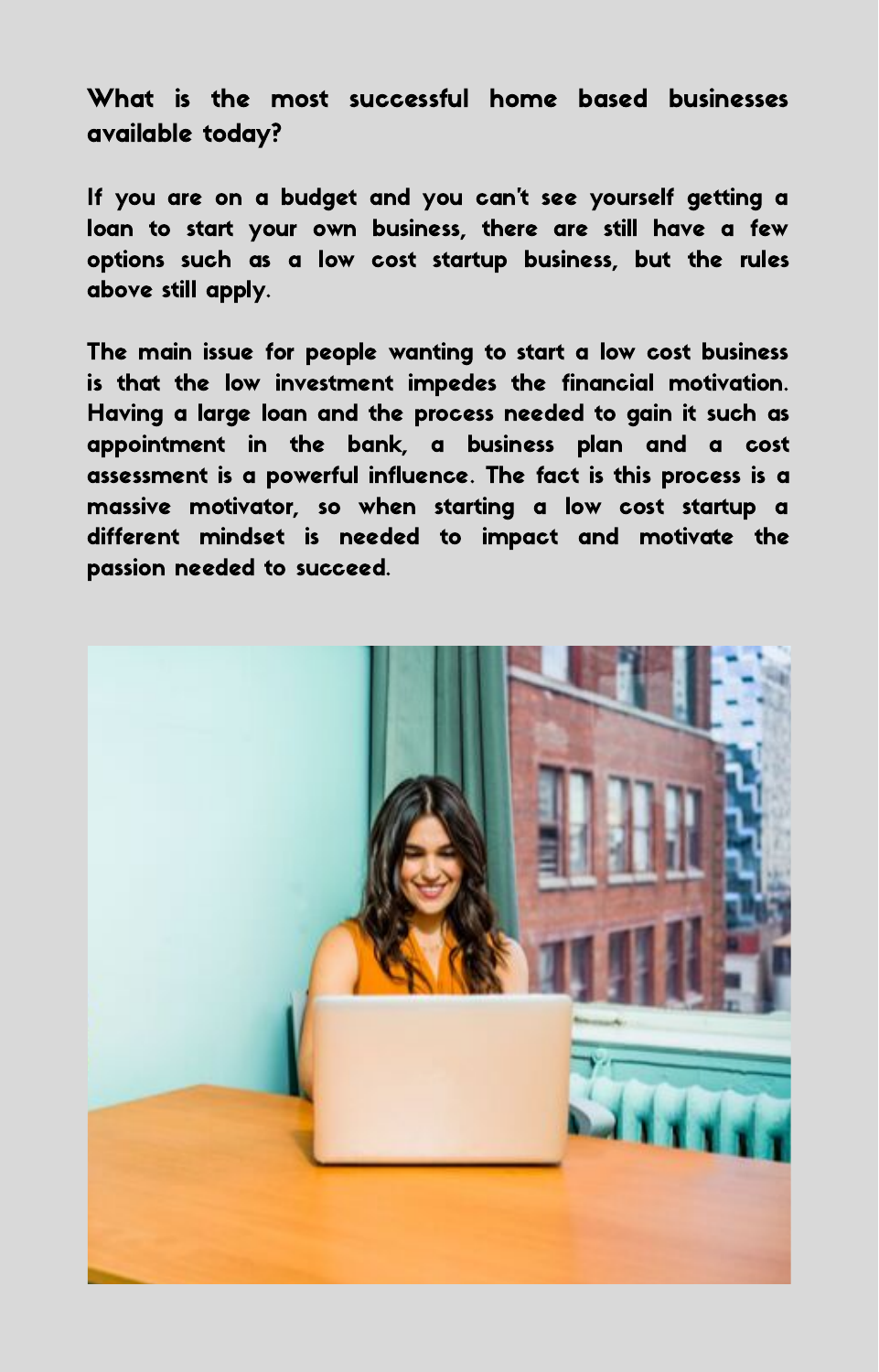## The steps

The steps to starting your own business online and from home

Anyone starting a business should recognize that "work in required" and also the investment of time and some money. The main fundamentals steps to starting a business and being successful goes something like this:

- Take Action: By going through the fundamentals of starting a business. Be sure that everyone in your family understands what you have planned and that you may need time to achieve success.
- . Setting goals: By deciding and write down what your short and long term goals are and what you want to achieve as a business owner and entrepreneur. These are very personal, dig deep and reflex of what you really desire from this process, but as a tip, look beyond money to what you want to do with it.
- Make a plan: By writing down how you intend achieving your said goals it makes the whole experience concrete. Deciding what you intend to do and how long it will take in a daily, weekly and monthly plan.
- Work everyday until success: Of course weekends are free for family and friends, but finding time to work on your business everyday is crucial if you want real success. Whatever, you intend to earmark make it count. So, if you can work two hours a day, commit to it and make them two hour count.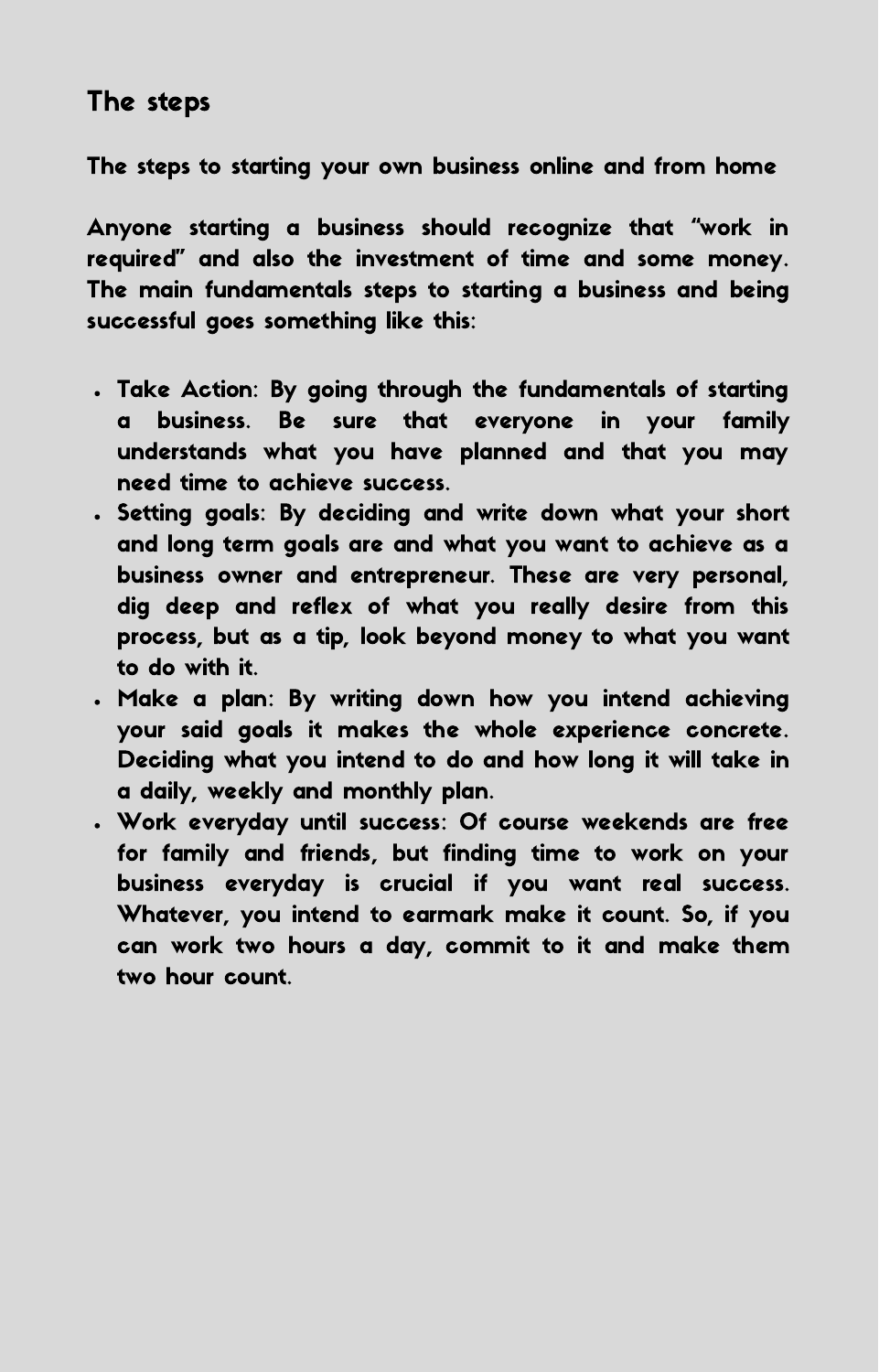### Successful home based businesses

The best low cost and most successful home based businesses available today is:

- Niche and High Quality Product Click here for product guide
- A product your customer need and value and would purchase on a monthly basis
- Low cost turnkey business package with no monthly fee
- Free webshop and back office
- Global reach
- Unlimited earning potential
- Sustainable compensation plan
- Free one on one training and support